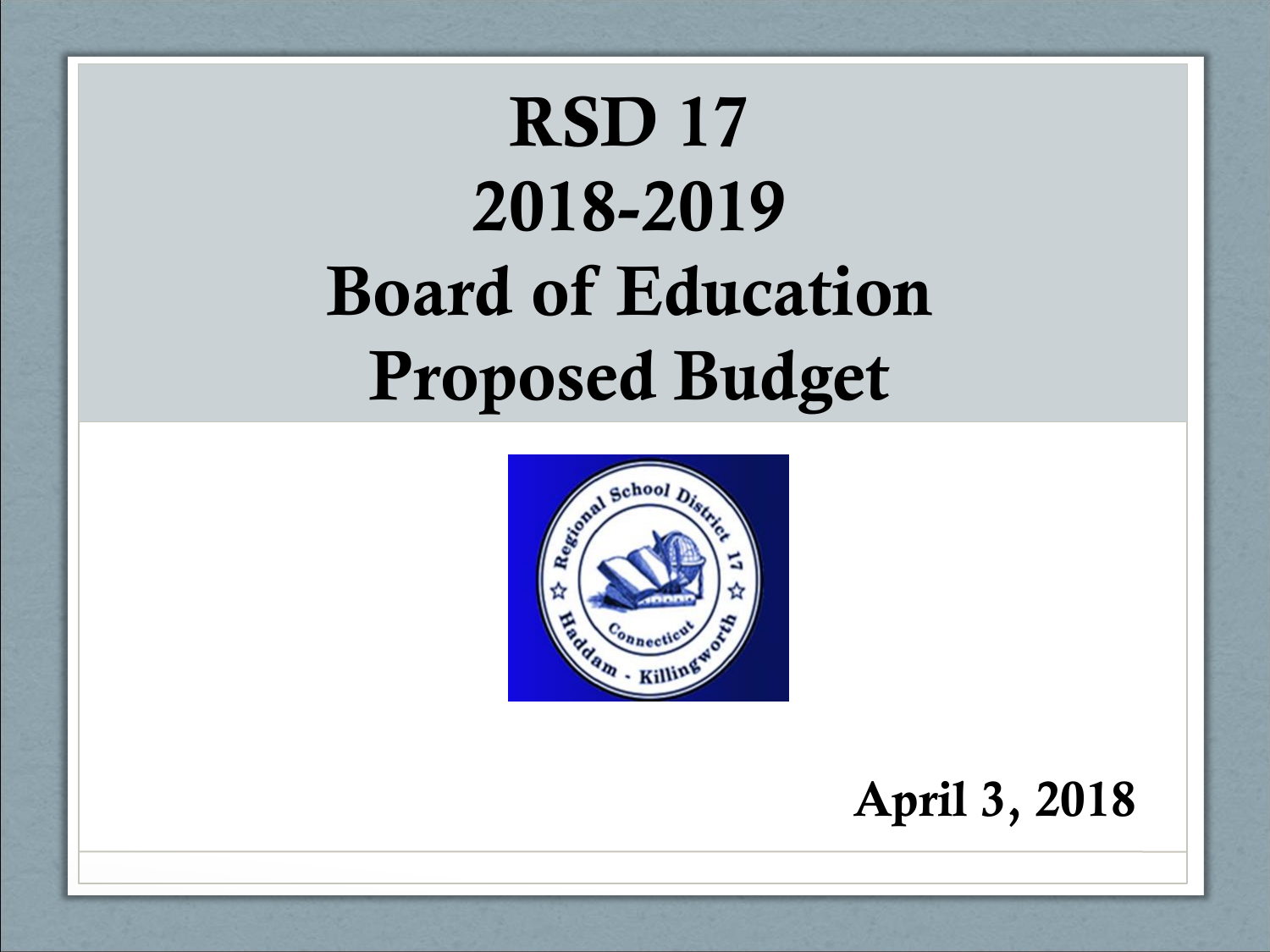## **RSD 17 Mission Statement**

•

**The Mission of Regional School District 17 is to engage students in an educational community that challenges them with high standards and builds their capacity for success and their aspiration to improve themselves and their society.**

•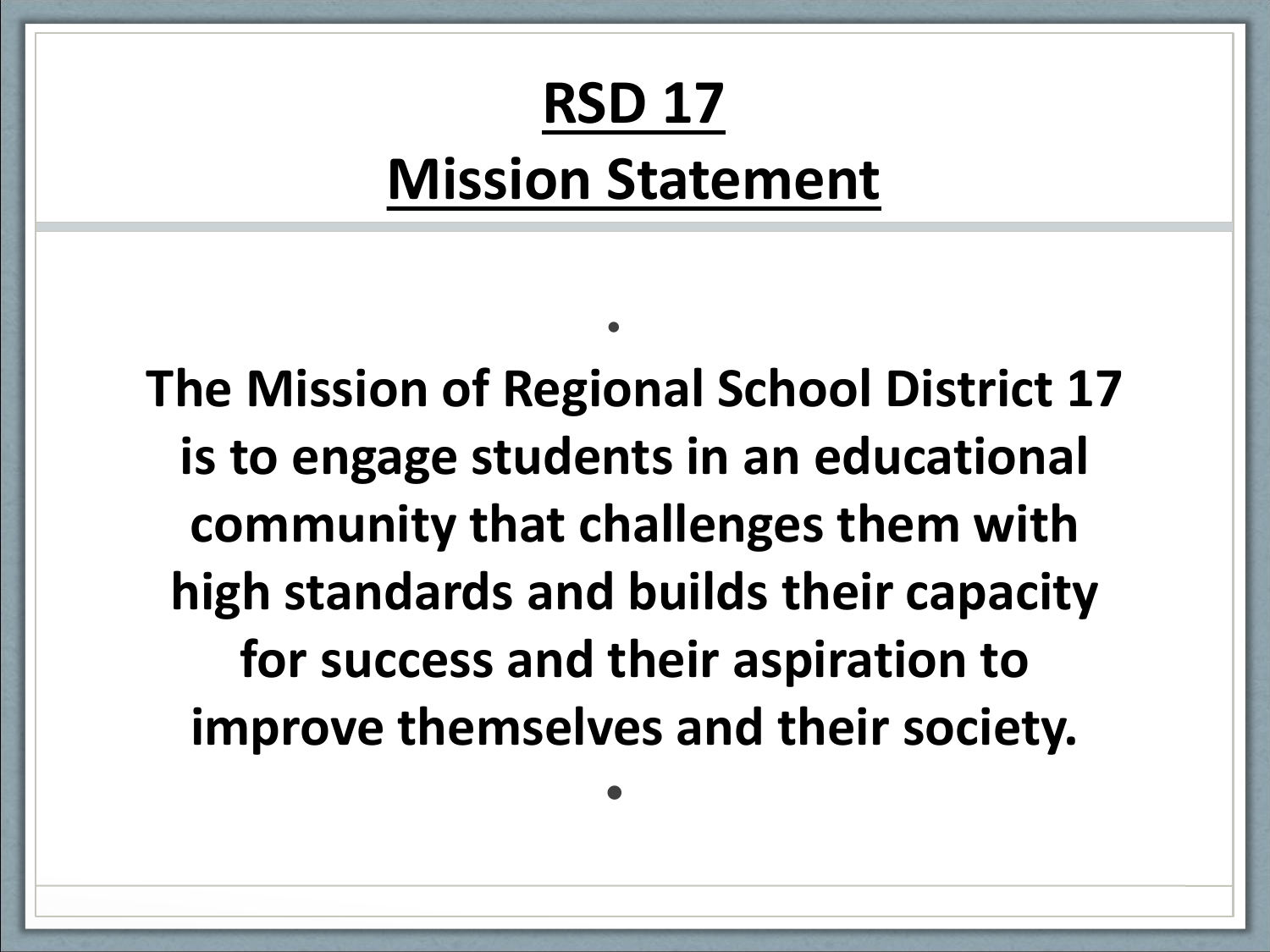## **2018/19 Budget Goals**

- **Support high standards for all students and instructional programs that support their success**
- **Increase opportunities for students in strategic areas that are high priority for the 21st century such as Literacy, STEM, and World Languages**
- **Maintain desired class sizes and customized educational support plans for all students**
- **Adjust and reallocate resources to reflect 10 years of declining and shifting student enrollment**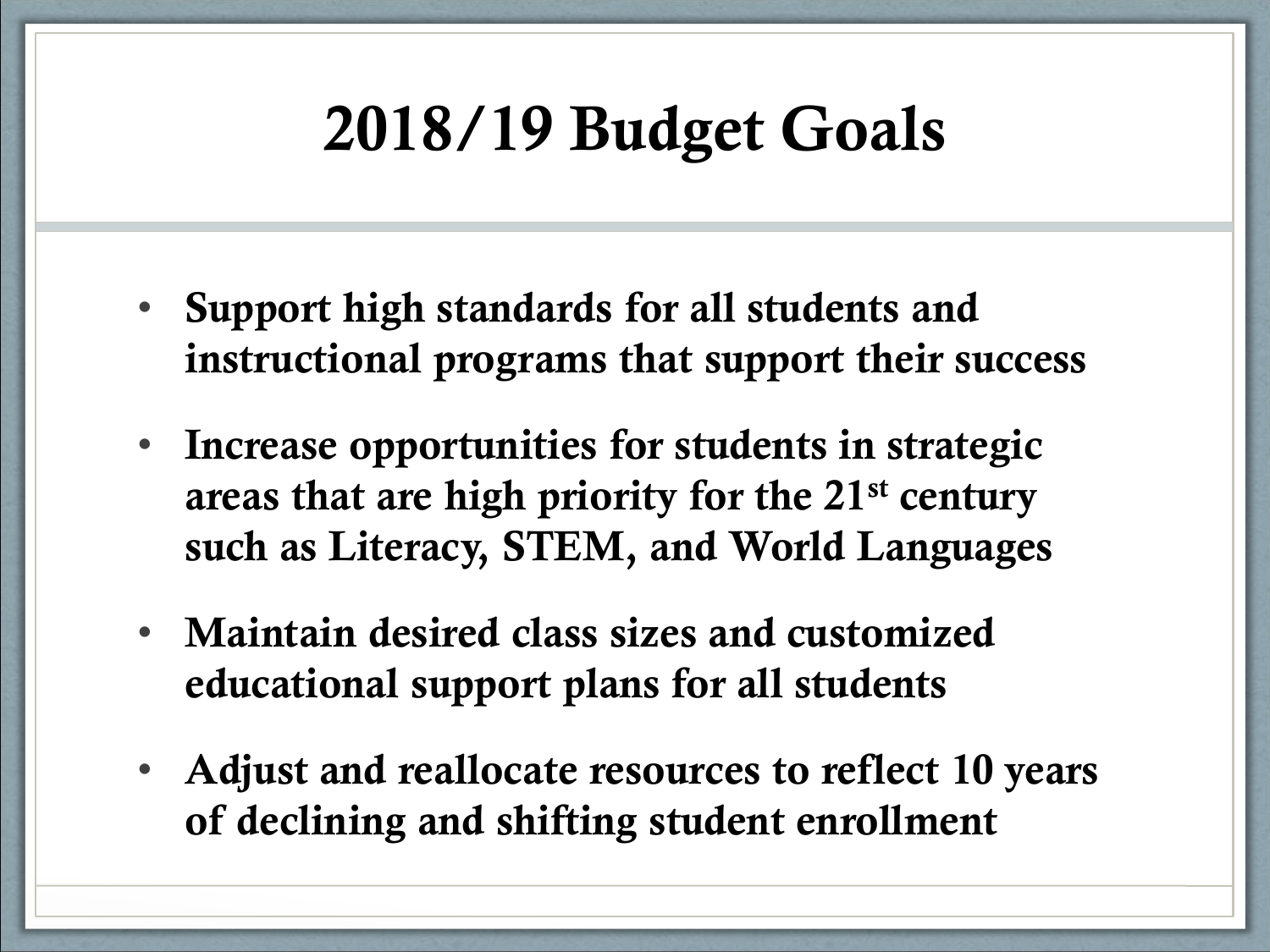### **Programs Supported**

- **Continued implementation of Readers and Writers Workshop in Grades K-8**
- **Continued Implementation of Math Curriculum Grades K-8**
- **Continued development and implementation of the new World Language Program Grades 5-12**
- **Development of Internal Student Services Capacity (decreased use of external resources)**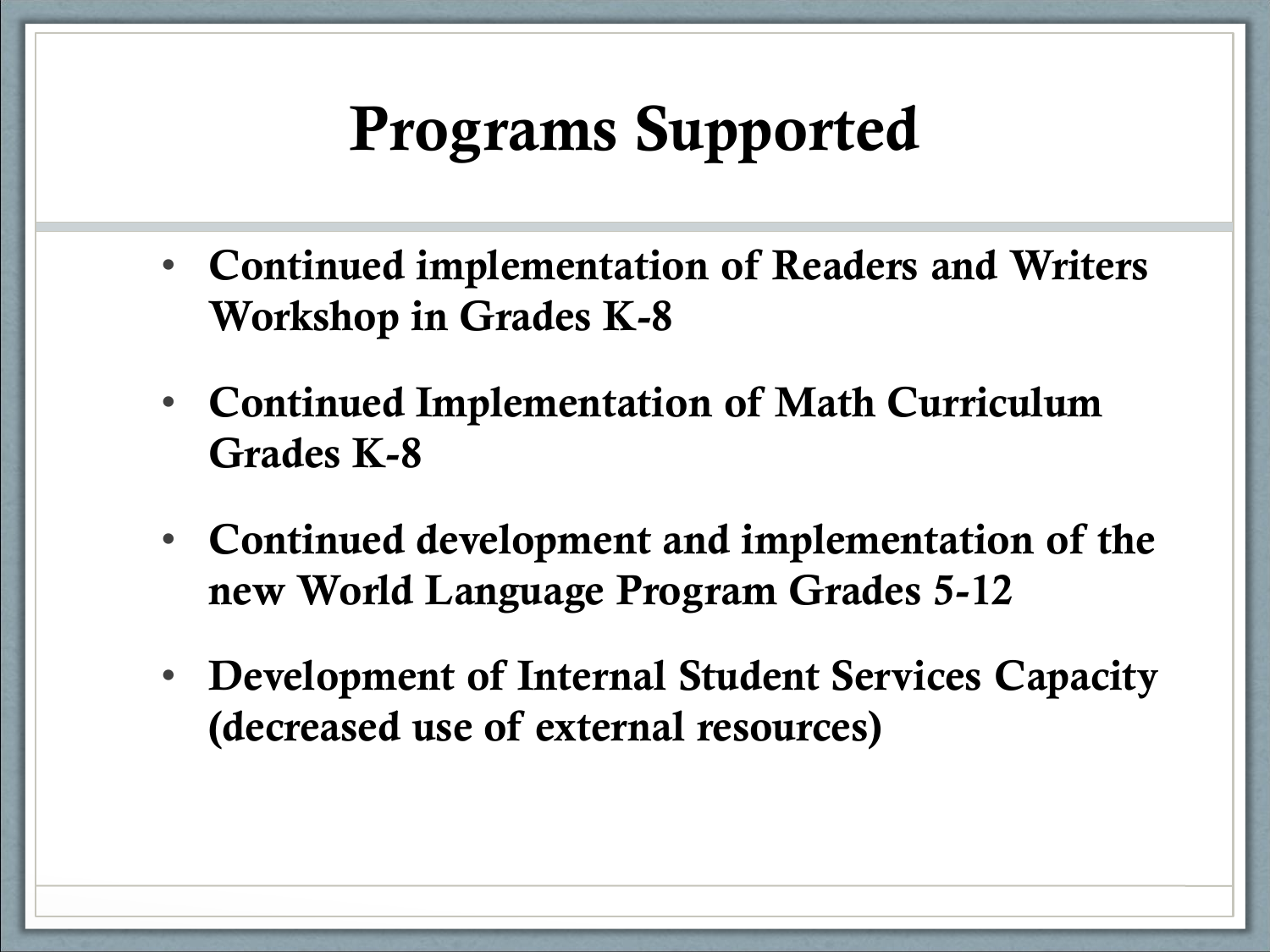### **Programs Supported**

- **Continued development and implementation of self directed Maker Spaces Grades K-12**
- **Continued implementation of Project Lead the Way instructional units grades K-4**
- **Development and Implementation of new Science and Social Studies programs**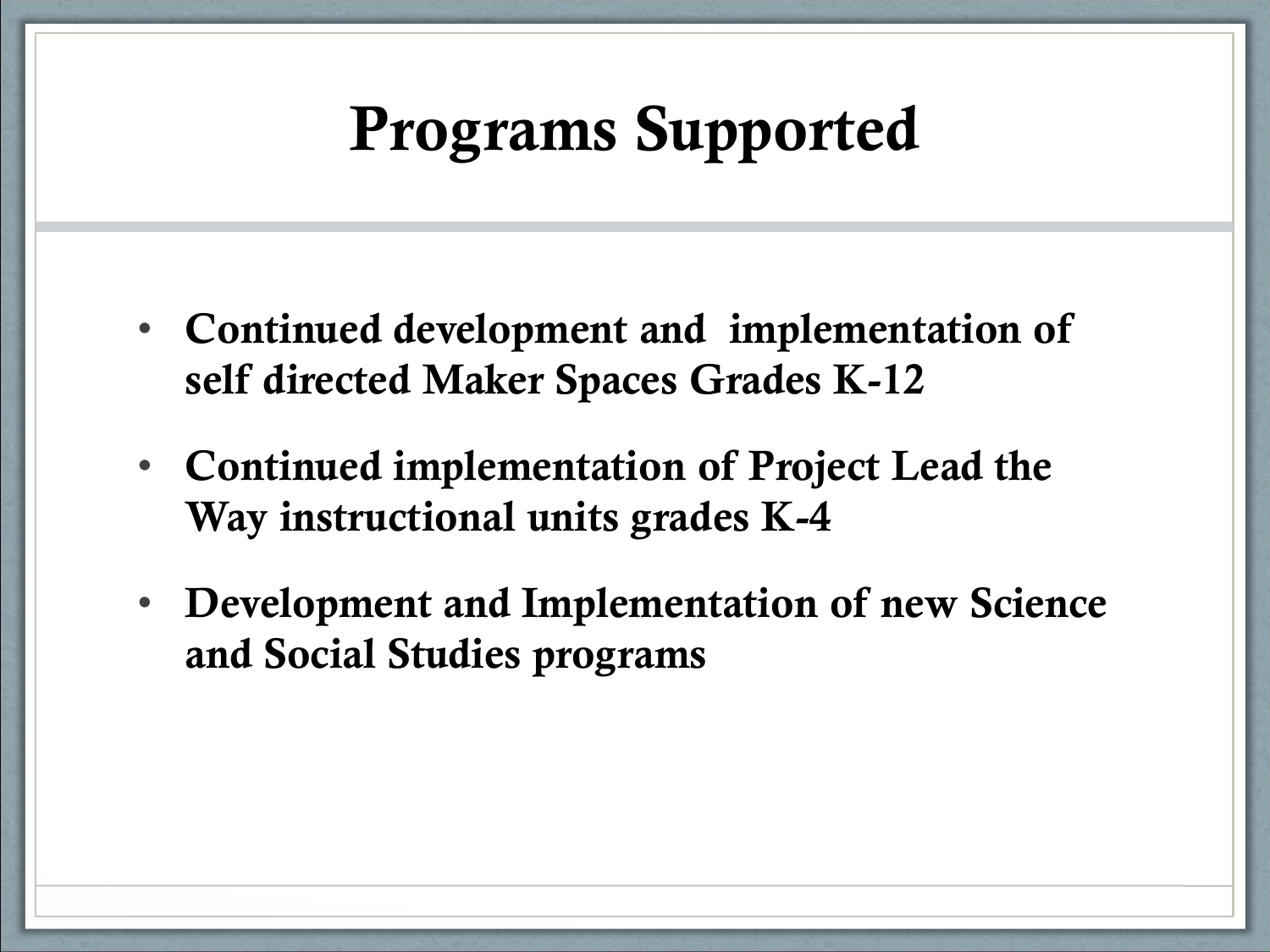### **Board of Education Proposed Budget 2018-2019 Summary of Total Request**

**Board of Education Proposed Budget 2018-2019 \$42,186,148.82 0.38%**

|                                             | <b>Proposed</b><br>2018-2019 | <b>Approved</b><br>2017-2018 | <b>Change</b>  | $\frac{9}{6}$ |
|---------------------------------------------|------------------------------|------------------------------|----------------|---------------|
| <b>Gross Budget</b>                         | \$42,186,148.82              | \$42,026,428.84              | \$159,719.98   | 0.38%         |
| <b>Revenue</b>                              | \$693,506.21                 | \$913,447.49                 | \$(219,941.28) | $-24.08%$     |
| <b>Net Budget</b>                           | \$41,492,642.61              | \$41,112,981.35              | \$379,661.26   | 0.92%         |
|                                             | <b>June 30, 2017</b>         | <b>June 30, 2016</b>         |                |               |
| <b>Audited Fund</b><br><b>Balance as of</b> | \$203,891.00                 | \$254,938.00                 | \$(51,047.00)  | $-20.02%$     |
| <b>Town Assessment</b>                      | \$41,288,751.61              | \$40,858,043.35              | \$430,708.26   | 1.05%         |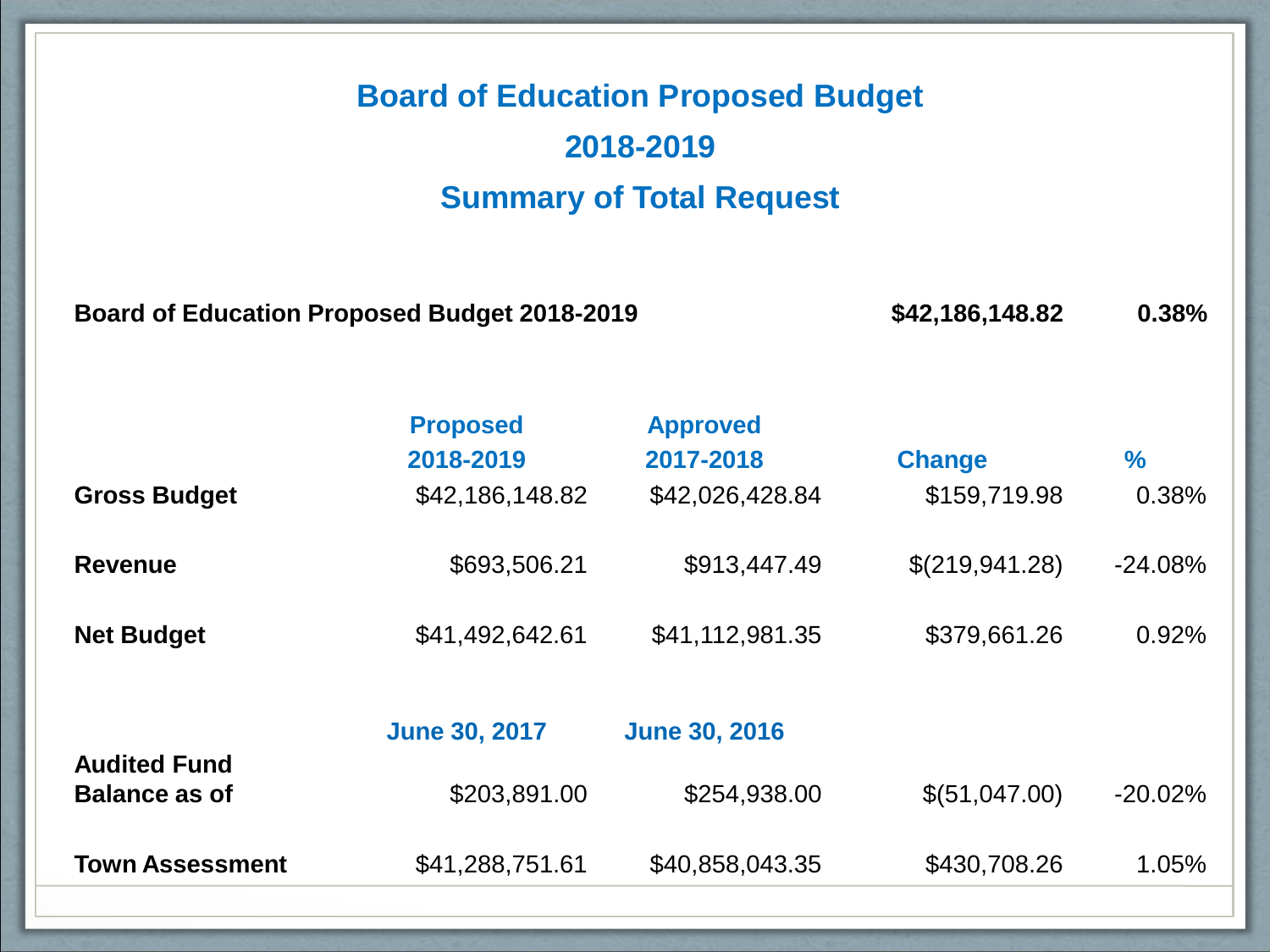# Projected Revenue

**2018-2019 2017-2018**

#### *Projected Revenue*

|                                             | 2018-2019    | ZU'I <i>I</i> - ZU'I 8 |
|---------------------------------------------|--------------|------------------------|
| <b>Adult Education</b>                      | \$5,340.00   | \$6,000.00             |
| Transportation                              | \$0.00       | \$140,000.00           |
| <b>Medicaid Reimbursement</b>               | \$400.00     | \$400.00               |
| ECG (70%)                                   | \$544,629.21 | \$663,257.49           |
| <b>E-Rate Reimbursement</b>                 | \$29,280.00  | \$31,020.00            |
| <b>Preschool Tuition, Peer Models, SpEd</b> |              |                        |
| Program                                     | \$30,000.00  | \$30,000.00            |
| <b>Oak Hill Classroom Rental</b>            | \$32,600.00  | \$32,600.00            |
| <b>Earned Interest - Webster</b>            | \$1,200.00   | \$580.00               |
| <b>Earned Interest - Investment</b>         | \$50,057.00  | \$9,590.00             |
| <b>Total Projected Revenue</b>              |              | \$693,506.21           |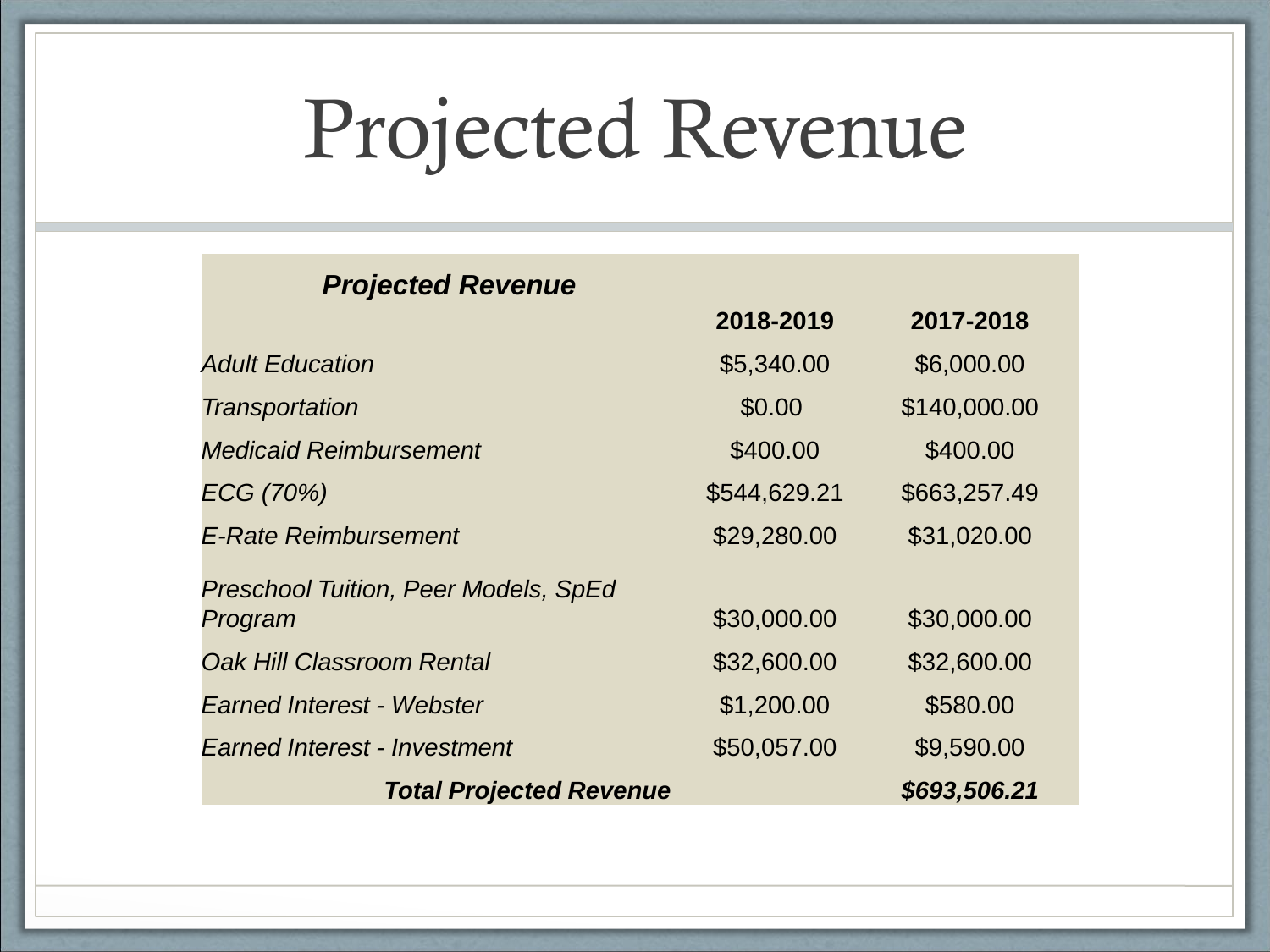### **Gross Budget Increase 0.38%**

#### *Where Does The Budget Increase Come From?*

**2018-2019**

| <b>Salary</b>                         | \$595,159.73     |
|---------------------------------------|------------------|
| <b>Benefit</b>                        | $$$ (588,878.05) |
| <b>Debt</b>                           | \$(70,500.00)    |
| <b>Tuition</b>                        | \$152,326.81     |
| <b>Bldgs. &amp; Grounds</b>           | \$190,636.29     |
| <b>Learning Programs</b>              | \$(110, 489.94)  |
| <b>Support Programs</b>               | \$(105, 024.73)  |
| <b>Technology</b>                     | \$(7,082.77)     |
| <b>Transportation</b>                 | \$113,519.45     |
| <b>Adminstration</b>                  | \$(9,946.81)     |
| <b>Total Proposed</b><br><b>Gross</b> |                  |
| <i><b>Increase</b></i>                | \$159,719.98     |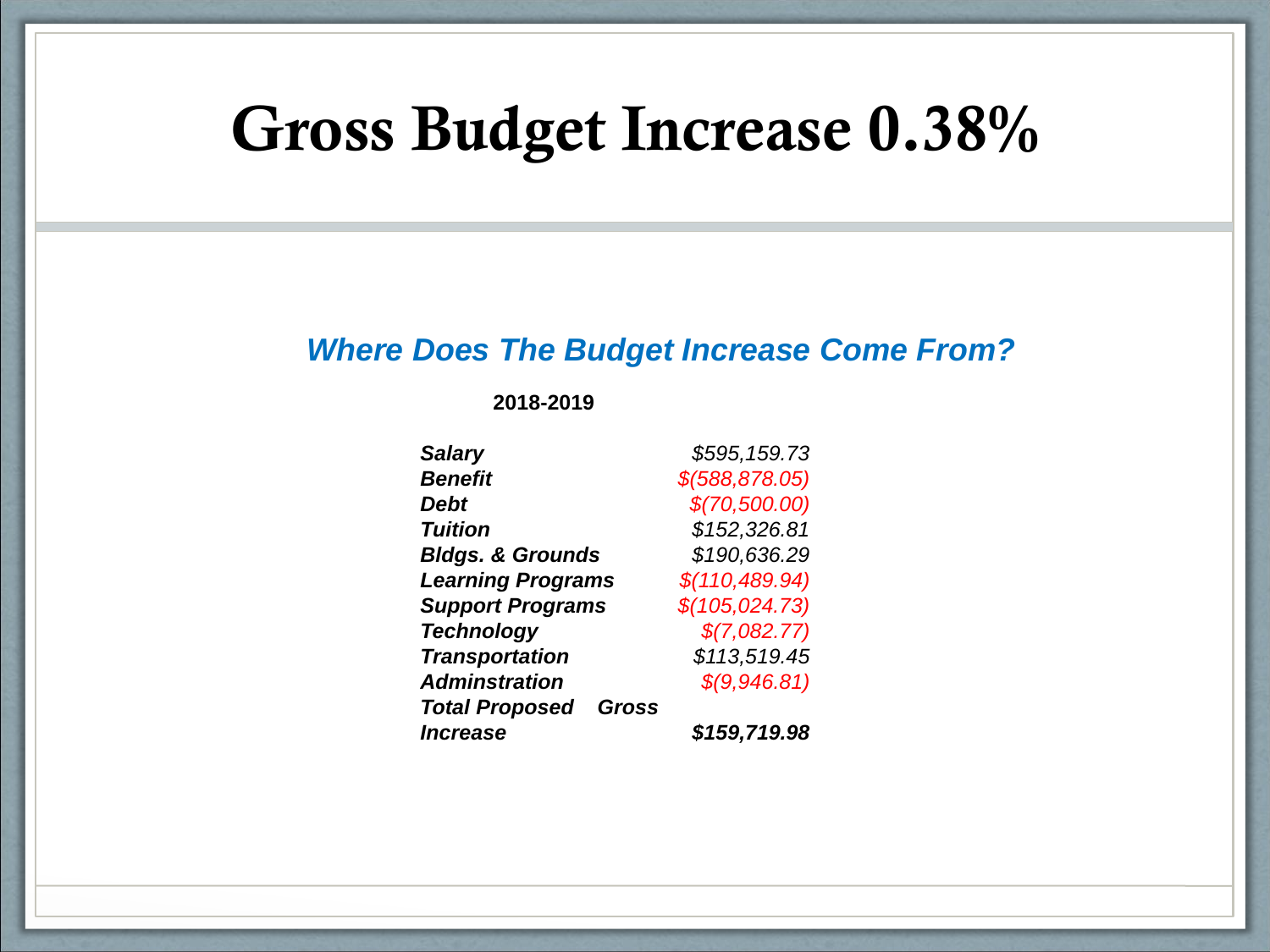### **BOE Proposed 18-19 Budget**

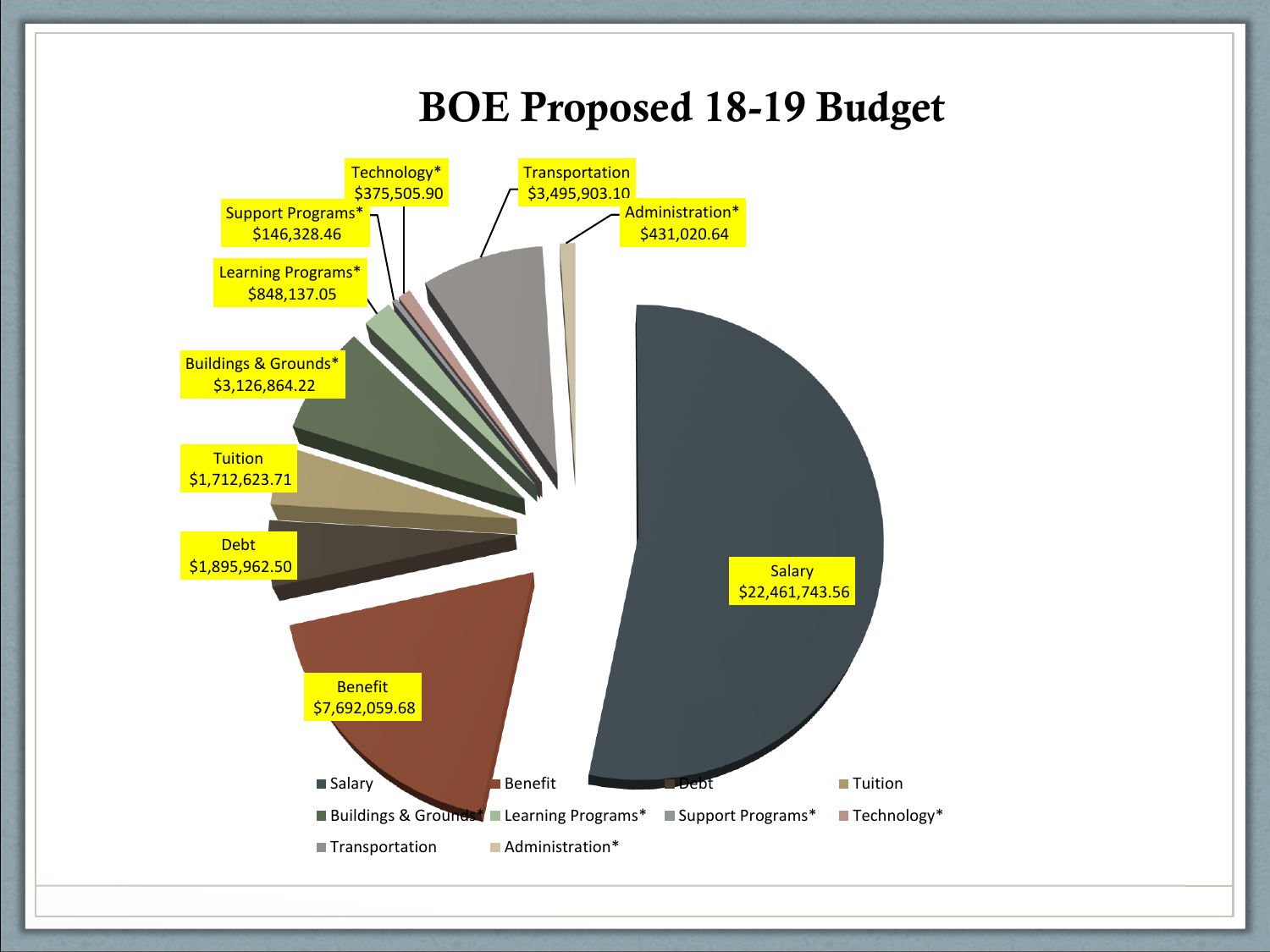#### RSD 17 Annual Enrollment History 2007 - 2017

|                         | 10/01/07 | 10/01/08 | 10/01/09 | 10/01/10 | 10/01/11 | 10/01/12 |
|-------------------------|----------|----------|----------|----------|----------|----------|
| <b>TOTAL ENROLLMENT</b> | 2,557    | 2548     | 2507     | 2492     | 2392     | 2321     |
| Haddam                  | 1,456    | 394      | !368     | 1353     | 1333     | 1335     |
| Killingworth            | 1,101    | 154      | 1139     | 1139     | 1059     | 986      |

|                  | 10/01/13 | 10/01/14 | 10/01/15 | 10/01/16 | 10/01/17 |
|------------------|----------|----------|----------|----------|----------|
| TOTAL ENROLLMENT | 2277     | 2188     | 2135     | 2116     | 2067     |
| Haddam           | 1328     | 1287     | 1248     | 1252     | 1228     |
| Killingworth     | 949      | 901      | 887      | 864      | 839      |